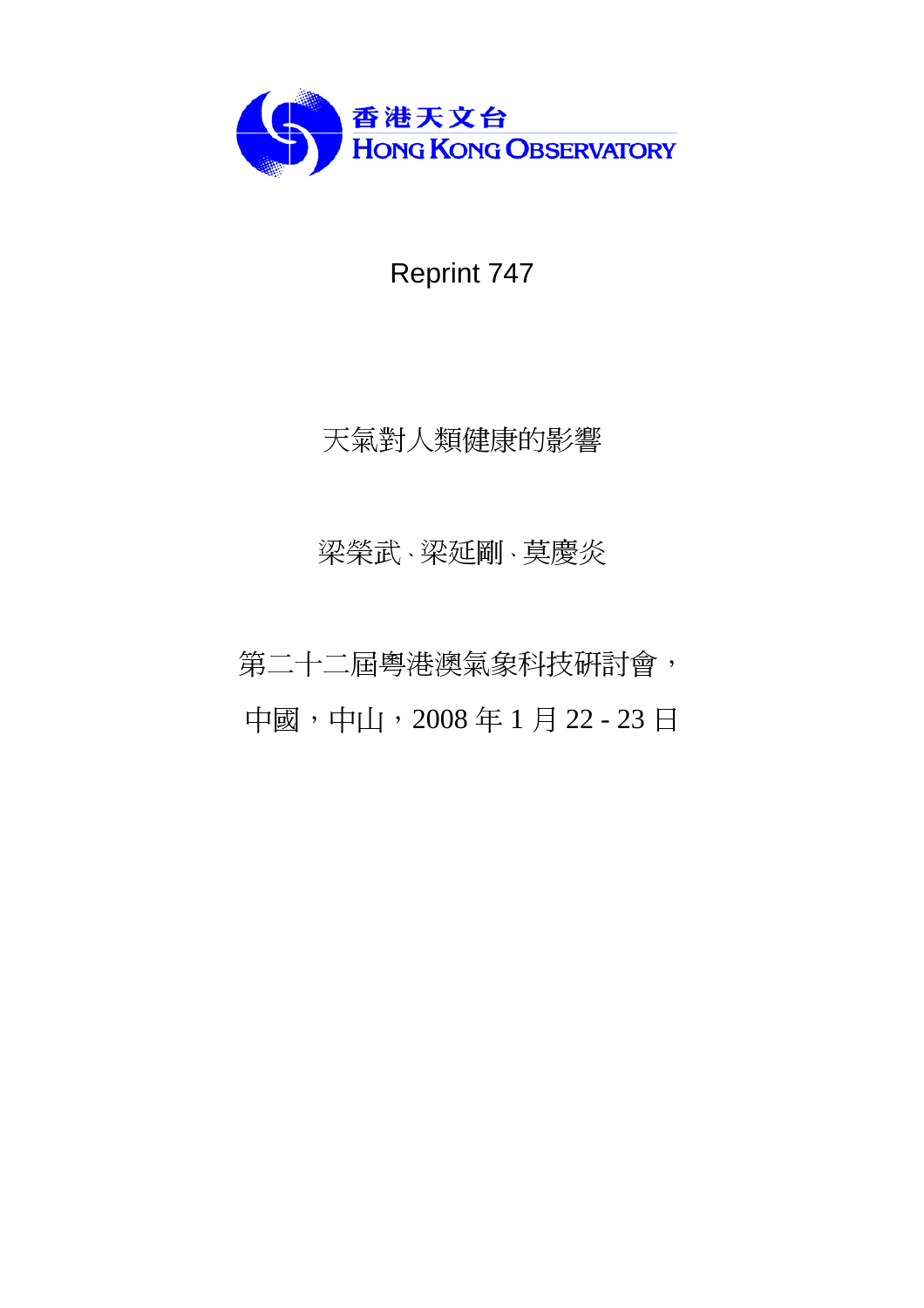## 天氣對人類健康的影響

梁榮武 梁延剛 莫慶炎 香港天文台

#### 摘要

香港天文台近年進行了一系列有關本地天氣如何影響人類健康的研究,範 圍包括暑熱壓力、嚴重急性呼吸系統綜合症 (SARS) 及能够傳播登革熱的 白紋伊蚊的蚊患情況。

研究發現暑熱壓力能增加人類的死亡和發病的風險,尤其以長者、有心、 肺或呼吸系统毛病的患者以及慢性病患者為甚。香港是世界上嚴重受 SARS 影響的地區之一,在淘大花園的社區爆發中,氣溫、風向、風速和大氣穩 定度有可能影響 SARS 病毒的出現、傳送和擴散。香港在 38 區設有誘蚊產 卵器,收集到的數據可以計算出能代表白紋伊蚊蚊患情況的誘蚊產卵器指 數,該指數跟氣溫及雨量有顯著的相關性。

#### **Impact of weather on human health**

W.M. Leung Y.K. Leung H.Y. Mok Hong Kong Observatory

#### **Abstract**

In recent years, the Hong Kong Observatory has conducted a number of studies on how local weather would affect human health. The targets of these studies include thermal stress, Severe Acute Respiratory Syndrome (SARS) and the abundance of the dengue fever vector Aedes Albopictus.

Results showed that thermal stress can increase the risk of human mortality and morbidity, especially to the elderly and those with pre-existing heart, pulmonary, respiratory and chronic illness. During the SARS outbreak in 2003, Hong Kong was among the cities hardest hit by SARS. Temperature, wind speed, wind direction and atmospheric stability can possibly affect the occurrence, transmission and dispersion of SARS virus in the community outbreak at the Amoy Garden. Using data collected from oviposition traps set up in 38 sites in Hong Kong, the Ovitrap Index indicating the abundance of the Aedes Albopictus is calculated. Temperature and rainfall were found to have significant correlations with the Ovitrap Index.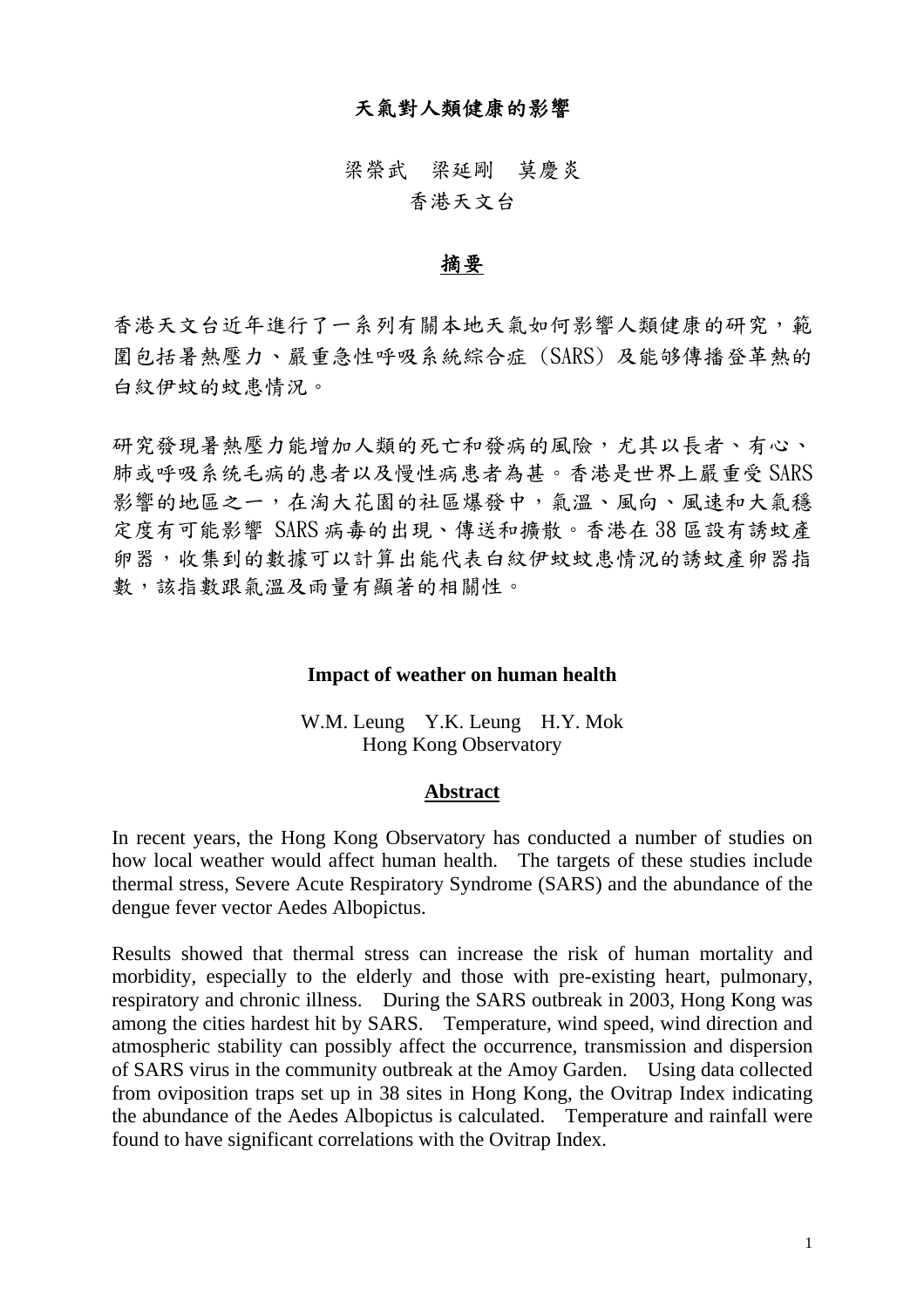### 1. 引言

人類的長遠健康取決於生物圈的生態與物理系統 (稱為生命維持系統) 是 否能穩定及正常地運作 (WMO/WHO/UNEP, 2003)。我們人類往往忽略這個基 本事實,這是由於人類愈來愈城市化而逐漸疏離這些自然系統所致 (WMO/WHO/UNEP, 2003)。

早在公元前 400 年,希臘醫生 Hippocrates 已發現氣象與人類健康有關 (WMO/WHO/UNEP, 2003)。近年隨著全球氣候變化的威脅,增加了對天氣/ 氣候如何影響人類健康的研究 (WMO, 1999)。有大量的文獻 (例如 WMO/WHO/UNEP, 1996) 指出天氣及氣候可直接或間接影響人類健康。

香港天文台與本地醫療界合作進行了一系列有關香港天氣與健康的研究。 本文回顧及重點介紹這些研究的結果,範圍包括暑熱壓力對人類健康的影 響,氣象與嚴重急性呼吸系統綜合症 (SARS) 的可能關係,以及用以監測 傳播登革熱的蚊患情況的誘蚊產卵器指數與氣象元素的相關。

#### 2. 暑熱壓力

在眾多的氣象元素中,極端炎熱和寒冷的情況是導致最多人死亡及入院 (WMO/WHO/UNEP, 1996; WMO, 1999)。其中一個經典例子是 2003 年夏季的 熱浪,導致西南歐洲有超過 21,000 人死亡 (WMO, 2004)。

人類是「溫血」動物,無論外界熱力環境怎樣變化,都會儘量保持體內溫 度在 37℃左右 (Houghton, 1995)。在某些熱力範圍內,人類會透過適當 的熱力調節反應例如流汗、「打冷顫」等反射動作維持舒適度。但是,當氣 溫超過冷或熱的舒適範圍時會顯著地增加人類的死亡風險 (主要是心肺毛 病) (Martens, 1998)。對一些生理熱力調節機能較弱的長者,患有心、肺、 呼吸毛病及慢性病患者尤為嚴重。

下列列舉一些機制來解釋為何熱力能引致死亡。對有心臟血管病的患者來 說,生理調節機能引發的血壓、血黏度增加及心跳加速都可能導致死亡 (Pan et al., 1995)。感冒可間接導致因寒冷而死亡的個案 (Kunst et al., 1993)。此外,經支氣管吸入寒冷空氣亦可引致肺部受感染 (Schaanning et al., 1986)。

在高緯度地區例如歐洲及北美洲等已有很多文獻提及暑熱壓力與人類死亡 率的關係 (例如 Kovats and Jendritzky, 2006; Martens, 1998)。在熱 帶及亞熱帶地區的研究則相對較少。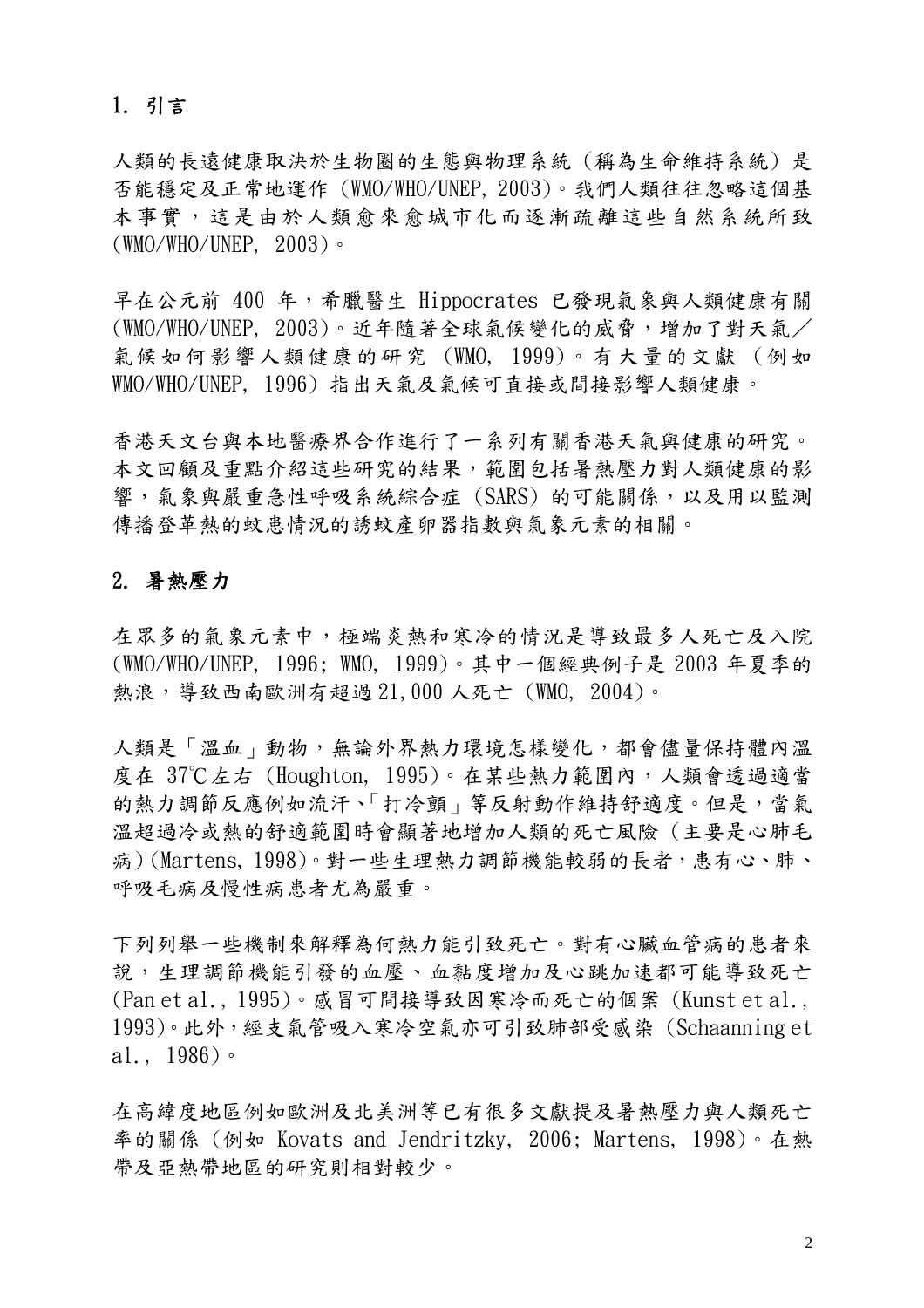香港方面, Leung et al. (2007) 利用 1995 至 2004 年的 10 年數據,發現 夏季 (5 至 9 月) 與中暑有關的死亡只在日最高淨有效溫度 (NET) 超過 26 時出現 (圖 1a)。NET 是一個結合溫度、相對濕度及風速的熱力指數,計算 公式如下:

$$
NET = 37 - \frac{37 - T}{0.68 - 0.0014 \, RH + 1/(1.76 + 1.4v^{0.75})} - 0.29T(1 - 0.01RH)
$$

 $T$ 為氣溫 (°C),  $V$ 為風速 (ms<sup>-1</sup>) 及 RH 為相對濕度 (%)。

利用泊松廻歸法 (Poisson regression),Leung et al. (2007) 估計當 NET 值在 26 以上時,NET 每增加 1 單位,平均中暑的死亡數字就會是原來 的大約兩倍。因此,若 NET 在全球暖化 (Leung et al., 2004a) 及香港高 密度城市發展導致有風速下降趨勢 (Leung et al., 2004b; Lam, 2006) 下增加,中暑的死亡數字會上升。香港跟很多溫帶地區不同,與循環或呼 吸病有關的每日死亡數字和夏季的日最高 NET 在統計學上沒有顯著的相 關。這可能與香港及高緯度地區的居民習慣不同有關,大部份的香港人都 會在炎夏逗留在有空調的環境內。

Leung et al. (2007) 也發現在冬季 (11 至 3 月), 與循環及呼吸病有關 的每日死亡數字分別與日最低 NET 在統計學上有顯著滯後的負相關 (表 2)。NET 每下降 1 單位,低溫症的平均死亡數字的增幅最大,而與循環有 關的平均死亡數字較與呼吸有關的為高 (圖 1b)。當 NET 值在 14 以下時, NET 每下降 1 單位, 低溫症的平均死亡數字就會是原來的 1.3 倍。長者 (≥ 65 歲) 比其他年齡組別的人士較易受 NET 的改變影響。NET 在全球暖化及 高密度城市發展下會上升,因此由寒冷天氣引致的低溫症、循環及呼吸病 的死亡率預期會減少。

暑熱壓力對長者及慢性病患者的影響也可從使用長者安居服務協會平安鐘 後需要跟進送院的數字可見一斑。圖 2 顯示,當最低氣溫低於攝氏 23 度時, 隨著氣溫進一步下降,使用平安鐘服務求助而需要跟進送院的人士的數目 會上升。在寒冷天氣下 (即氣溫低於 12°C 度的日子),數字較平時高出 10% 以上,即平均每日約有 80 人在按動平安鐘後需要送院。

#### 3. 嚴重急性呼吸綜合症 (SARS)

SARS 屬於一種新的冠狀病毒。在 2002年11月至 2003年年的夏季這期間內, SARS 令全球有超過 8,000 人受感染及 900 人死亡。香港是其中一個嚴重受 影響的地區,680 萬人中有 1,755 的 SARS 確診個案及 300 人死亡 (SARS  $\,$  Expert Committee,  $\,2003)$ , 在淘大花園這個住宅屋邨, 出現了嚴重的社區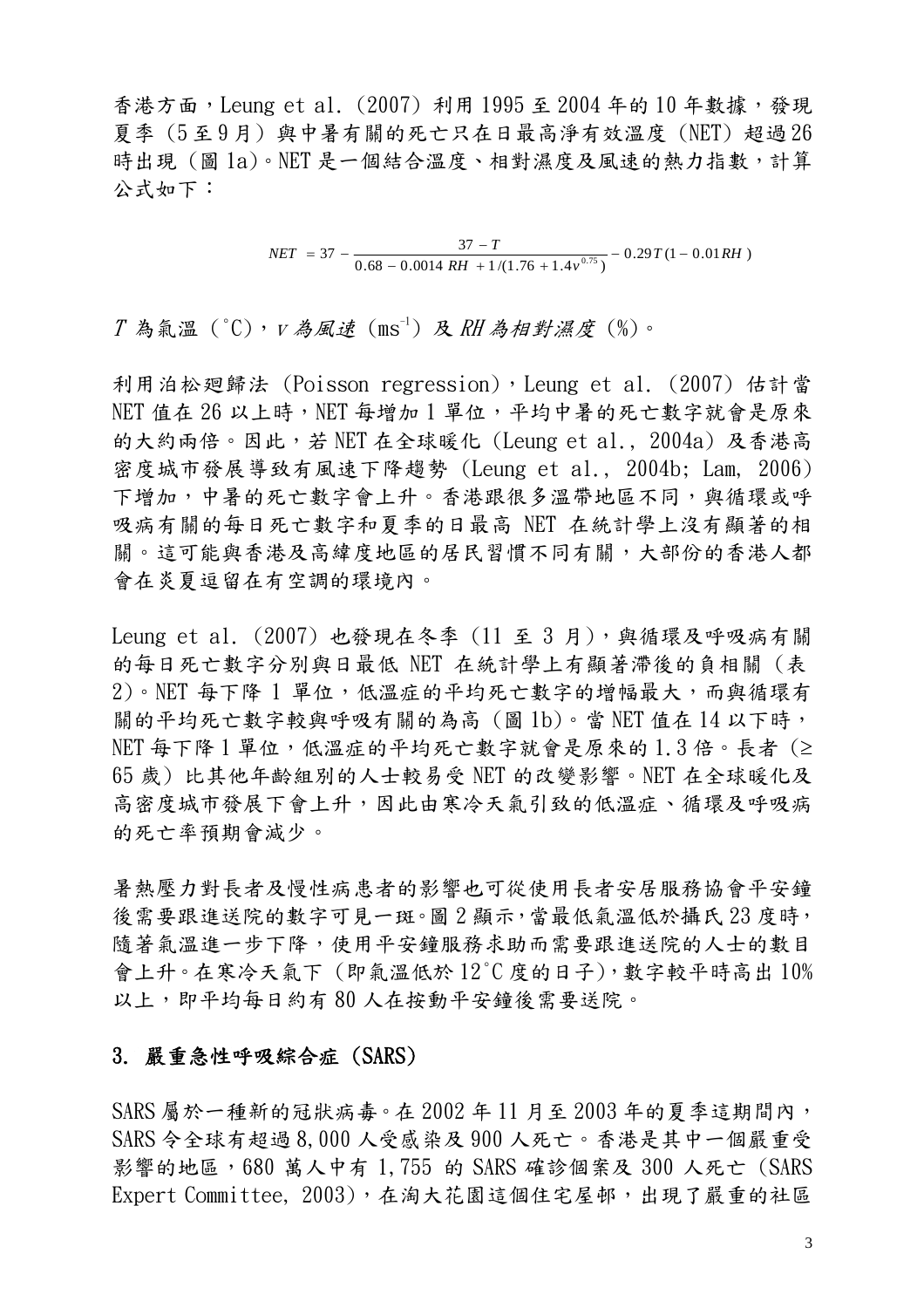爆發。SARS 在香港的平均潛伏期定為 6.37 日 (WHO, 2003)。

在全球區域、本地及微尺度上,Chang et al. (2005) 對 SARS 與氣象條件 之間的關係作出了回顧。一些研究發現 SARS 是透過直接接觸或經由帶 SARS 病毒的滴液傳播 (WHO, 2003),亦有研究指出 SARS 可透過空氣傳播 (Yu et al., 2004; Booth et al., 2005)。

引起 SARS 的病毒屬冠狀病毒而接近三份之一的傷風病毒也屬同一類。由於 傷風有明顯的季節性變化 (冬、春季較多), SARS 亦有可能有類似的季節 性變化 (Abdullah, 2003)。

Yip et al. (2007) 發現淘大花園 SARS 數目的時間序列可利用邏輯模式 (Logistic model) 來描繪。方程如下:

$$
S(t) = \frac{329}{1 + e^{-0.61(t - 12.7)}}
$$

其中 S(t) 是第 t 日的累積 SARS 數目 (圖 3)。邏輯模式可解釋 99.2%的變 異。

淘大花園的 SARS 傳播途徑有很多假設,包括人與人接觸及經老鼠傳播,空 氣亦是其中一個可能的傳播途徑。若果空氣可傳播 SARS 的話, Yip et al. (2007) 的研究指出氣象因素可扮演的角色,有關研究的重點摘錄如下。

圖 4a 及 4b 顯示淘大花園的 SARS 個案數字及 6 日前的最高與最低氣溫。這 些溫度與 Tan et al. (2005) 提出的 16 至 28℃為 SARS 出現的最合適溫度, 及 Abdullah (2003) 認為 SARS 病毒只可以在 18 至 22℃的溫度傳播的論調 相符。圖 4a 亦顯示在 SARS 個案出現高峰值的 6 日前 (即 3 月 18 日), 有 一冷鋒橫過華南沿岸,令最高氣溫由 26℃下降 10℃至 16℃。最低氣溫的 下降亦很明顯,由 21℃跌至 14℃ (圖 4b)。世界衛生組織 (WHO, 2004) 指 出很多病毒在某個溫度之上不能繁殖。一些傳染病的高出現率都與低溫有 關 (Kim et al. 1996),人體防禦與免疫能力的改變可能是其中因素。氣 溫的下降可能加強 SARS 病毒的生存能力及減低一些居民的抗禦能力,令他 們較易受感染。

根據流體動力計算的結果,Yu et al. (2004) 假設當時持續的東北風將病 毒帶至下風方向的屋苑。圖 5 顯示淘大花園有人受感染的座向。圖中指出 除 E 座外,最高的感染座數為下風方向的 B、C 及 D 座。E 座的感染人數佔 總感染人數的 41%,B、C及 D座分別佔 13%、15%及 13% (Department of Health,

4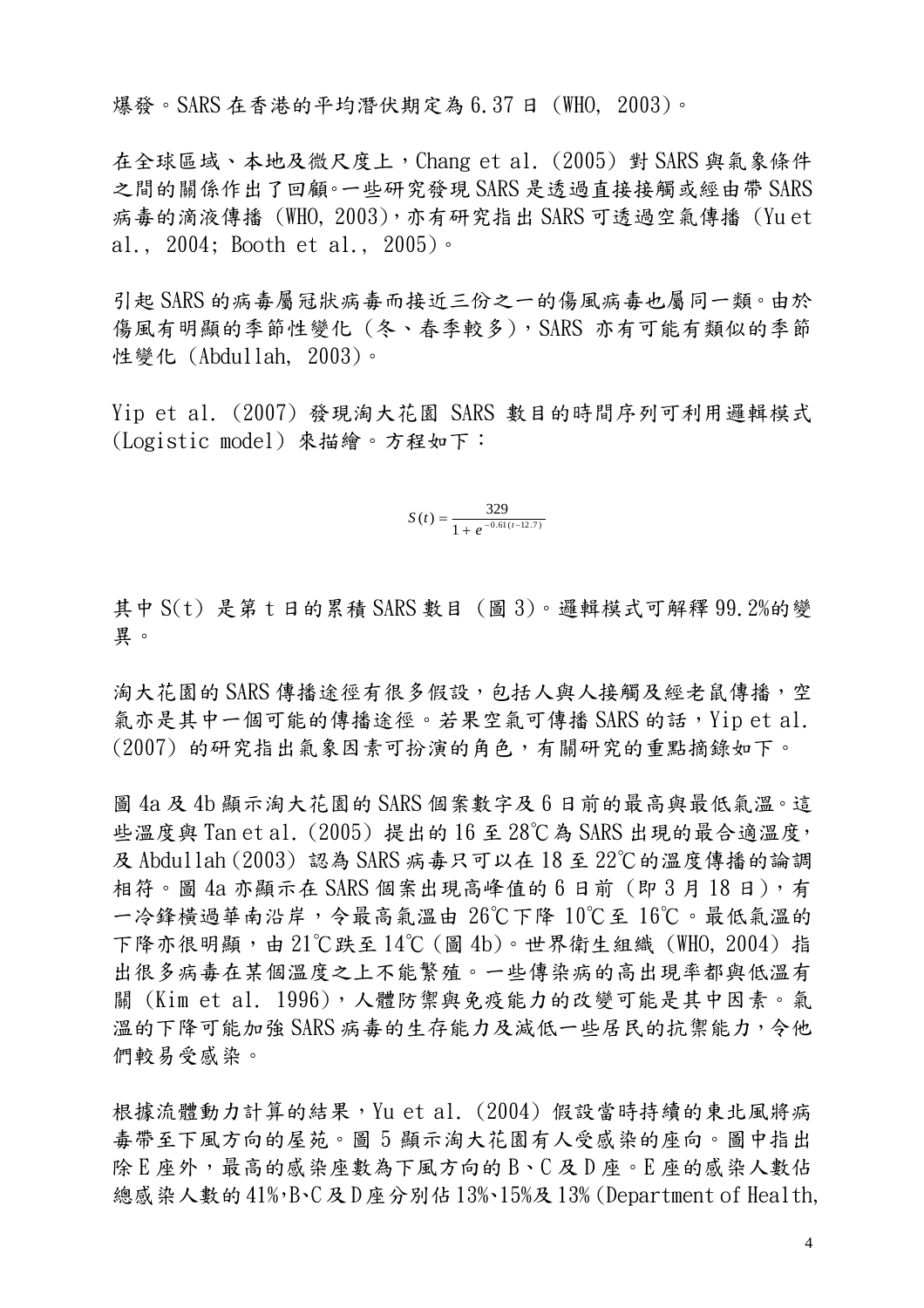2003)。除此以外,B、C、D及E座都沒有互相連接的行人道,因此有理由 相信風將帶病毒的煙霧吹至 B、C 及 D 座。利用流體動力模式,Yu et al. (2004) 的研究表明,在東北風作用在單源頭的擴散傳播與人與人接觸的傳 播這兩個模式當中,淘大花園各座的感染數字與前 較相符。

氣候上來說,香港的3月份是最常出現逆溫層的月份。隨著冷鋒於3月18 日橫過華南沿岸,香港出現了逆溫層 (圖 6)。3 月 19 日至 23 日期間的日 照時間很短 (Hong Kong Observatory, 2003),地面因缺乏太陽的照射而 不能令逆溫層及混合層升高。在最關鍵的數天,低混合層高度可阻礙由 E 座釋出帶病毒煙霧的有效擴散。

#### 4. 誘蚊産卵器指數

香港常見的白紋伊蚊是傳播登革熱的病媒。香港食物環境衛生署在香港 38 個地區放置誘蚊産卵器以監察白紋伊蚊的滋生情况。在某一地區的誘蚊産 卵器內發現有白紋伊蚊的卵、幼蟲或蛹的比率爲該區的誘蚊産卵器指數 Ψ,即有蚊卵、幼蟲或蛹的誘蚊産卵器數目除以於該區收回之誘蚊産卵器 總數目再乘以 100%。指數的高低可顯示白紋伊蚊在該區滋生的情况。各區 錄得的誘蚊產卵器指數會向公衆公布,以提高公衆對蚊患的警覺性及推動 公衆參與防蚊滅蚊行動 (FEHD, 2006)。

天文台和食物環境衛生署合作研究的天氣與誘蚊産卵器指數的關係顯示誘 蚊産卵器指數有明顯的季節性變化 (Mok et al., 2007), 在較溫暖及多雨 的春夏兩季的誘蚊産卵器指數相比較凉及少雨的秋冬兩季高 (圖 7)。在各 個天氣元素中,氣溫和雨量與誘蚊産卵器數有顯著的相關。此外,當安放 誘蚊産卵器前 14 天至回收誘蚊産卵器共 21 天的平均氣溫低于 19°C 時,誘 蚊産卵器指數大致爲 0%。

根據 Mok et al. (2007) 的研究結果可以建立一個誘蚊産卵器指數天氣模 型,利用氣溫和雨量估算誘蚊產卵器指數:

當 T < 19°C ,  $\Psi = 0$ ;

當 T ≥ 19°C , Ψ =  $e^{aT}$  (bR<sup>2</sup> + cR + d)

其中 Ψ爲誘蚊産卵器指數 T 爲安放誘蚊産卵器前 14 天至回收誘蚊産卵器共 21 天的平均氣溫 R 爲安放誘蚊産卵器前 21 天的總雨量 a, b, c 和 d 爲常數。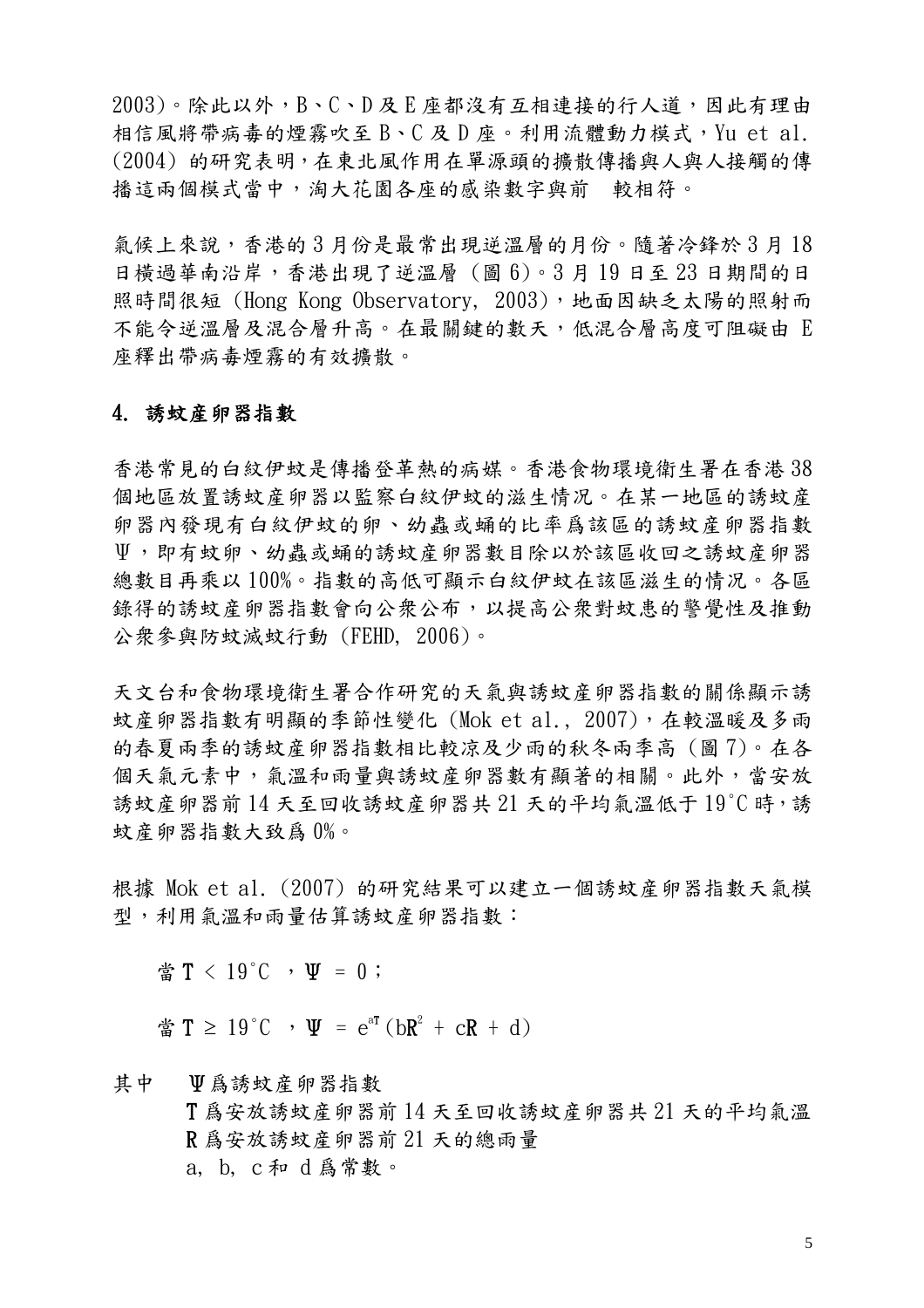有關的研究將會繼續,食物環境衛生署近期收集的誘蚊産卵器指數數據將 會作驗證及調校誘蚊産卵器指數天氣模型之用。

#### 5. 結論

本文展示了一些香港氣象條件對人類健康的可能影響。某些氣象參數例如 暑熱壓力可直接影響我們人體的熱力調節反應,增加死亡及入院的風險, 長者、有心、肺或呼吸系统毛病的患者以及慢性病患者尤為嚴重。其餘的 參數如氣溫、風及大氣穩定度可能影響病毒例如嚴重急性呼吸系統綜合症 (SARS) 的出現、傳播及擴散。由冷鋒引致的顯著氣溫下降可減低某些淘大 花園居民對 SARS 的抗疫力因而較易受感染。氣溫和雨量對傳播登革熱的病 媒的白紋伊蚊的爲患情况有顯著的影響。根據誘蚊産卵器指數與氣溫和雨 量的關係建立了一個誘蚊産卵器指數天氣模型,使用該個模型可以估算誘 蚊産卵器指數以幫助監察白紋伊蚊的滋生情况。

# 6. 參考文獻

- Abdullah, A.S.M. 2003. Virus pathogens suggest an autumn return. *Journal of Epidemiology and Community Health* **57**, 770-771.
- Booth, F. Timothy, and co-authors. 2005. Detection of airborne Severe Acute Respiratory Syndrome (SARS) coronavirus and environmental contamination in SARS outbreak units. *Journal of Infectious Diseases* **191**.
- Chang W.L., K.H. Yeung, Y.K. Leung. 2005. Climate, Severe Acute Respiratory Syndrome (SARS) and Avian Flu. *WMO Bulletin* Vol. **54** No.**4**.
- Department of Health. 2003. *Outbreak of Severe Acute Respiratory Syndrome (SARS) at Amoy Gardens, Kowloon Bay, Hong Kong. Main Findings of the Investigation.* Department of Health. Government of Hong Kong Special Administrative Region.

Food and Environmental Hygiene Department (FEHD). 2006. *Annual Report 2006.* 

Hong Kong Observatory. 2003. *Monthly Weather Summary, March 2003.*

Houghton D. 1985. *Handbook of Applied Meteorology*. Wiley-interscience. 1461pp.

- Kim, P.E., D.M. Musher, W.P. Glezen, M.C. Rodriguez-Barradas, W.K. Nahm, C.E. Wright. 1996. Association of invasive pneumococcal disease with season, atmospheric conditions, air pollution, and the isolation of respiratory viruses. *Clinical Infectious Diseases* **22**(1), 100-106.
- Kovats R.S., G. Jendritzky. 2006. Heat Waves and Human Health. In *Climate Change and Adaption Strategies for Human Health*. Published on behalf of the World Health Organization Regional Office for Europe. Springer. 449 pp.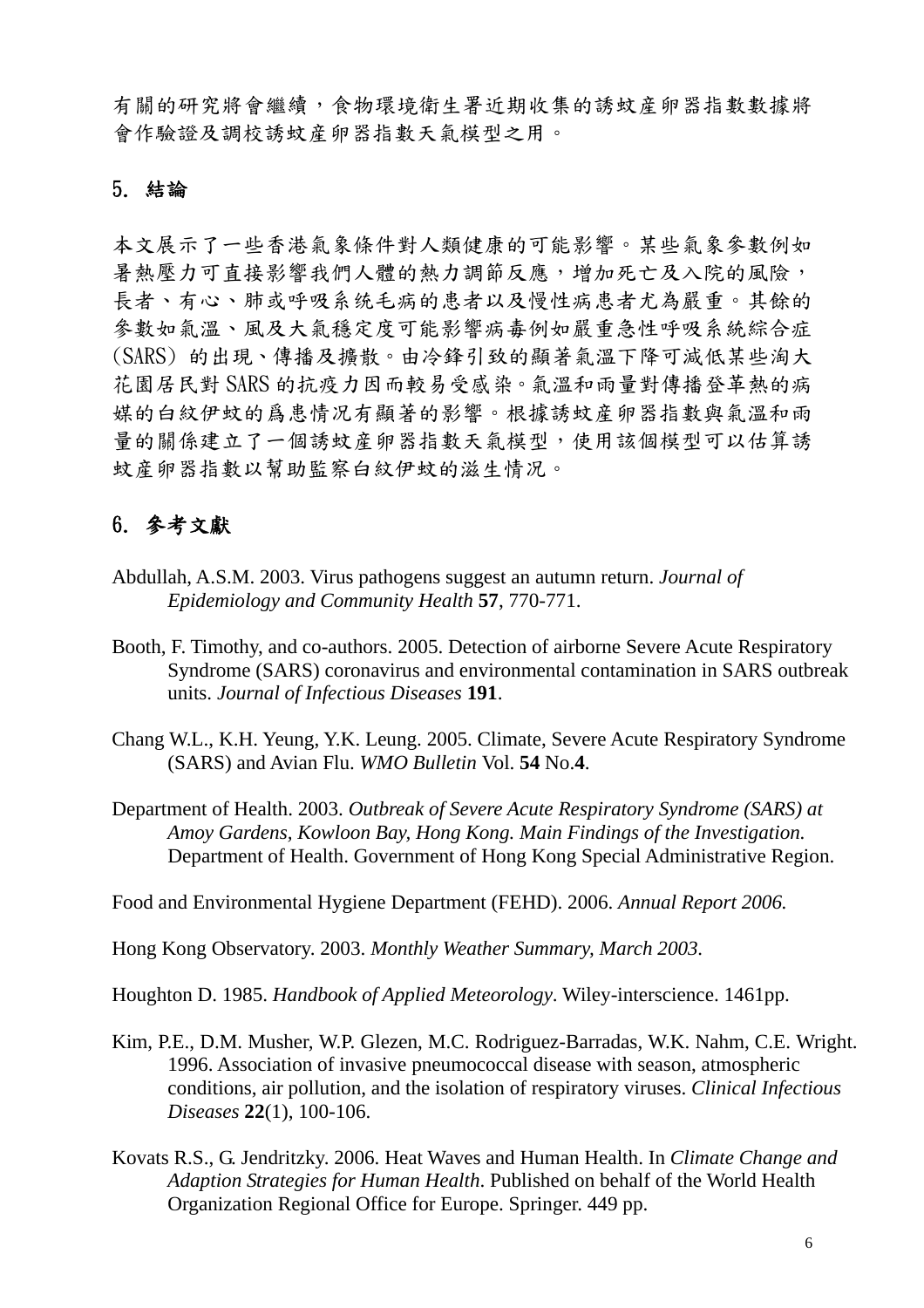- Kunst A.E., C.W.N. Looman, J.P. Mackenbach. 1993. Outdoor air temperature and mortality in Netherlands: a time-series analysis. *American Journal of Epidemiology*. **137**(3): 331-341.
- Lam C.Y. 2006. On climate changes brought about by urban living. *Bulletin of Hong Kong Meteorological Society*. **16**(1).
- Leung Y.K., K.H. Yeung, E.W.L.Ginn, W.M. Leung. 2004a. Climate change in Hong Kong. *Hong Kong Observatory Technical Note* No. **107**.
- Leung Y.K., Y.Y. Cheng, M.C. Wu. 2004b. Long-term change in atmospheric visibility in Hong Kong. *Hong Kong Observatory Reprint* No. **565** (in Chinese only).
- Leung Y.K., K.M. Yip, K.H. Yeung. 2007. Relationship between thermal index and mortality in Hong Kong. *Meteorological Applications*. Accepted.
- Martens P. 1998. *Health & Climate Change Modelling the Impacts of Global Warming and Ozone Depletion*. Earthscan. 173pp.
- Mok H.Y., Ma, H.M., Lee M.W. 2007. *The effect of weather on the abundance of Aedes albopictus in Hong Kong.* Submitted to the Annual Meeting of the China Meteorological Society 2007 (in Chinese only).
- Pan W.H., L.A. Li, M.J. Tsai. 1995. Temperature extremes and mortality from coronary heart disease and cerebral infraction in elderly Chinese. *Lancet.* **345**: 641-646.
- SARS Expert Committee. 2003. SARS in Hong Kong from Experience to Action. *Report to the SARS Expert Committee*, October 2003.
- Schaanning J., H. Finsen, I. Lereim *et al*. 1986. Effects of cold air inhalation combined with prolonged sub-maximal exercise on airway function in healthy young males. *European Journal of Respiratory Diseases*. **68** (suppl. 142): 74-77.
- Tan J., L. Mu, J. Huang, S. Yu, B. Chen, J. Yin. 2005. An initial investigation of the association between the SARS outbreak and weather: with the view of the environmental temperature and its variation. *Journal of Epidemiology and Community Health* **59**, 186-192.
- WHO. 2003. *Consensus document on the epidemiology of Severe Acute Respiratory Syndrome (SARS)*. WHO/CDS/CSR/GAR/2003.11, Department of Communicable Disease Surveilance and Response, World Health Organization.
- WHO. 2004. *Using climate to predict disease outbreaks: A review.*
- WMO. 1999. *Weather, Climate and Health*. WMO No. **892**. World Meteorological Organization, Geneva.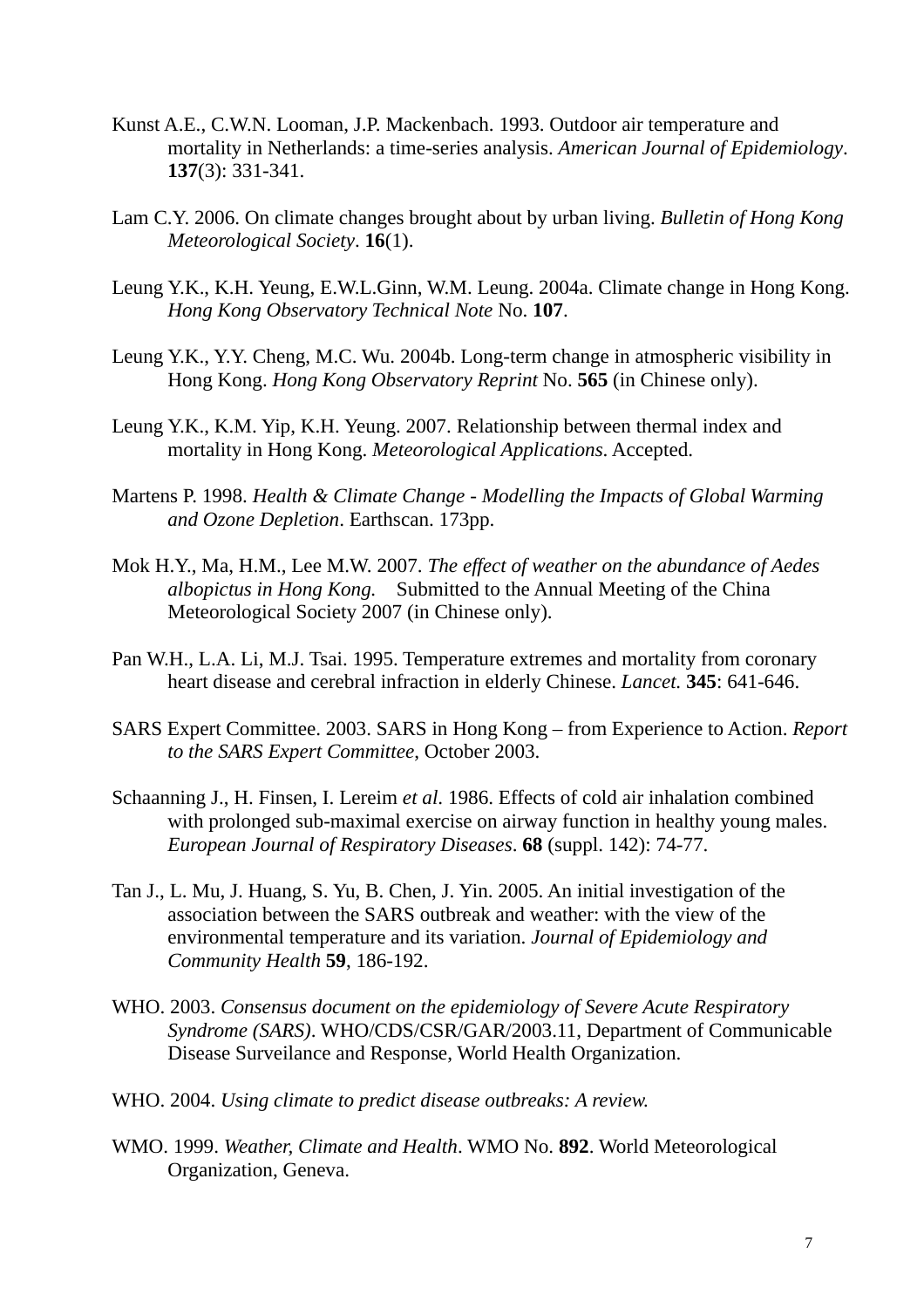- WMO. 2004. *Global Temperature in 2003 Third Warmest.* WMO Statement on the Status of the Global Climate in 2003. Press Release. WMO-No **702**. World Meteorological Organization.
- WMO/WHO/UNEP. 1996. *Climate and Human Health* (edited by Kalkstein LS, Maunder WJ, Jendritzky G). WMO No. **843**. World Meteorological Organization, Geneva.
- WMO/WHO/UNEP. 2003. *Climate Change and Human Health Risks and Responses* (edited by Mcmichael AJ, Campbell-Lendrum DH, Corvalan CF, Ebi KL, Githeko AK, Scheraga JD, Woodward A). World Meteorological Organization, Geneva.
- Yip K.M., W.L. Chang, K.H. Yeung, I.T.S. Yu. 2007. Possible meteorological influence on the Severe Acute Respiratory Syndrome (SARS) Community Outbreak at Amoy Gardens, Hong Kong. *Journal of Environmental Health* Vol. **70**, No.**3**, 39-46.
- Yu I.T.S., Y.G. Li, T.W. Wong, W. Tam, A.T. Chan, J.H.W. Lee, D.Y.C. Leung and T. Ho. 2004. Evidence of airborne transmission of the Severe Acute Respiratory Syndrome virus. *New England Journal of Medicine* **350**, 1731-1739.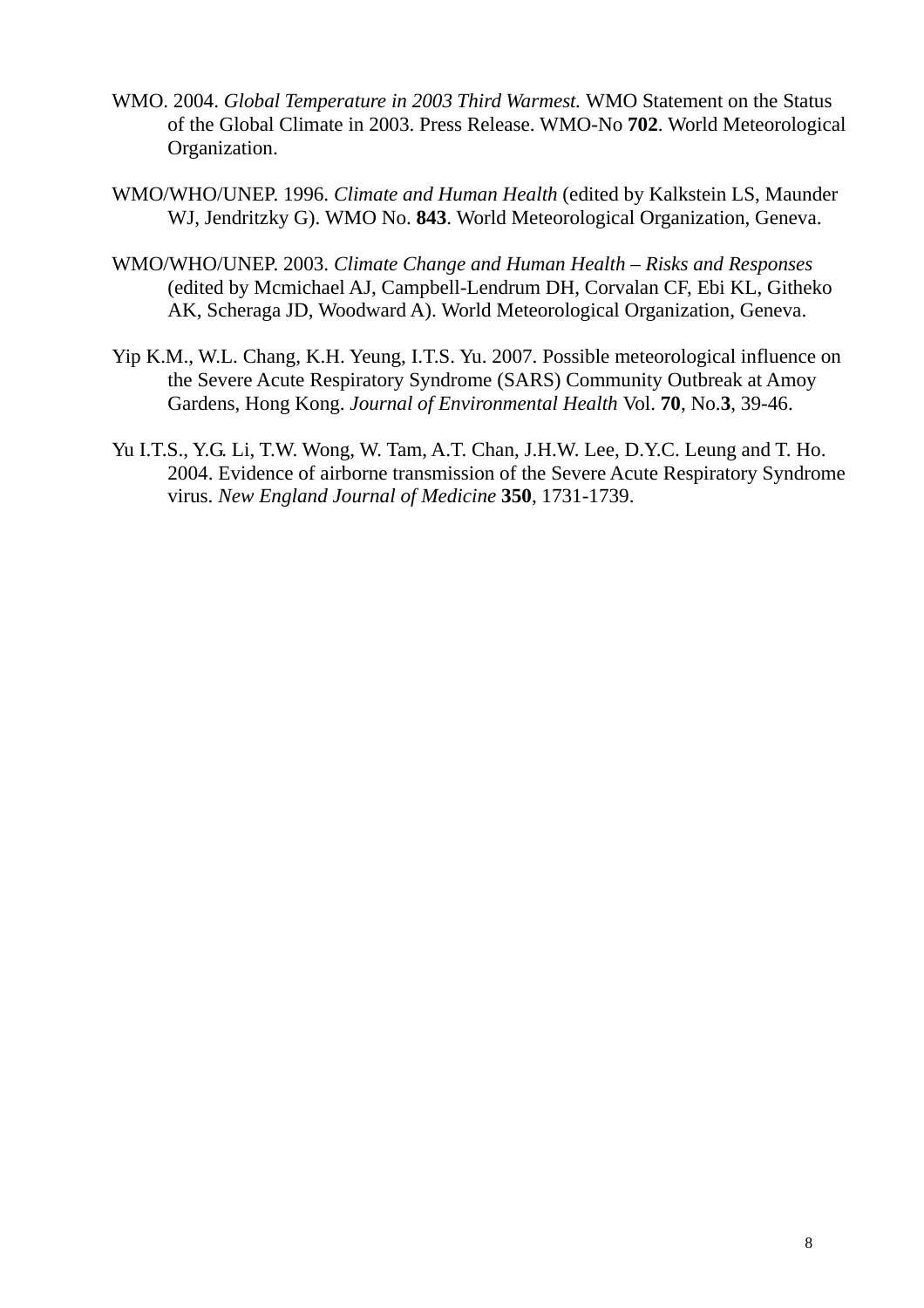表 1. (a) 夏季 (5 至 9 月) 及 (b) 冬季 (11 至 3 月) 各死因的率比 (RR) 的 95% 置信區間 (CI) 計估。RR 代表 NET 增加 1 單位時的平均死亡率的變 化。同理 RR 的倒數代表 NET 下降 1 單位時的平均死亡率的變化。圖中 ALL: 所有原因但撇除了例如受傷及中毒等的外在原因; CIR: 與循環系统有關 的原因; RES: 與呼吸系统有關的原因; IHD: 缺血性心臟病, 俗稱冠心病; CBD: 腦血管病,俗稱中風; PIF: 肺炎及流行性感冒; COP: 慢性肺阻塞病; EHEAT: 中暑; ECOLD: 低溫症。

| 夏季<br>(a)    |           |                 |                      |        |  |
|--------------|-----------|-----------------|----------------------|--------|--|
| 死因           | <b>RR</b> | 95% CI          | p 值                  | 5% 水平上 |  |
|              |           |                 |                      | 是否顯著   |  |
|              |           |                 |                      |        |  |
| All          | 1.001     | $0.998 - 1.004$ | 0.344                | 否      |  |
| <b>CIR</b>   | 0.997     | $0.991 - 1.003$ | 0.344                | 否      |  |
| <b>IHD</b>   | 0.996     | $0.986 - 1.005$ | 0.391                | 否      |  |
| CBD          | 0.997     | $0.988 - 1.005$ | 0.440                | 否      |  |
| <b>RES</b>   | 1.001     | $0.993 - 1.008$ | 0.814                | 否      |  |
| PIF          | 1.004     | $0.994 - 1.013$ | 0.427                | 否      |  |
| COP          | 0.998     | $0.985 - 1.010$ | 0.691                | 否      |  |
| <b>EHEAT</b> | 2.163     | $1.102 - 4.244$ | 0.025                | 是      |  |
|              |           |                 |                      |        |  |
| (b) 冬季       |           |                 |                      |        |  |
| 死因           | <b>RR</b> | 95% CI          | 值<br>$p_{\parallel}$ | 5% 水平上 |  |
|              |           |                 |                      | 是否顯著   |  |
|              |           |                 |                      |        |  |
| All          | 0.990     | $0.988 - 0.991$ | < 0.001              | 是      |  |
| <b>CIR</b>   | 0.980     | $0.977 - 0.982$ | < 0.001              | 是      |  |
| <b>IHD</b>   | 0.980     | $0.977 - 0.984$ | < 0.001              | 是      |  |
| CBD          | 0.982     | $0.979 - 0.986$ | < 0.001              | 是      |  |
| <b>RES</b>   | 0.984     | $0.982 - 0.987$ | < 0.001              | 是      |  |
| PIF          | 0.987     | $0.983 - 0.991$ | < 0.001              | 是      |  |
| COP          | 0.980     | $0.976 - 0.985$ | < 0.001              | 是      |  |
| <b>ECOLD</b> | 0.782     | $0.727 - 0.841$ | < 0.001              | 是      |  |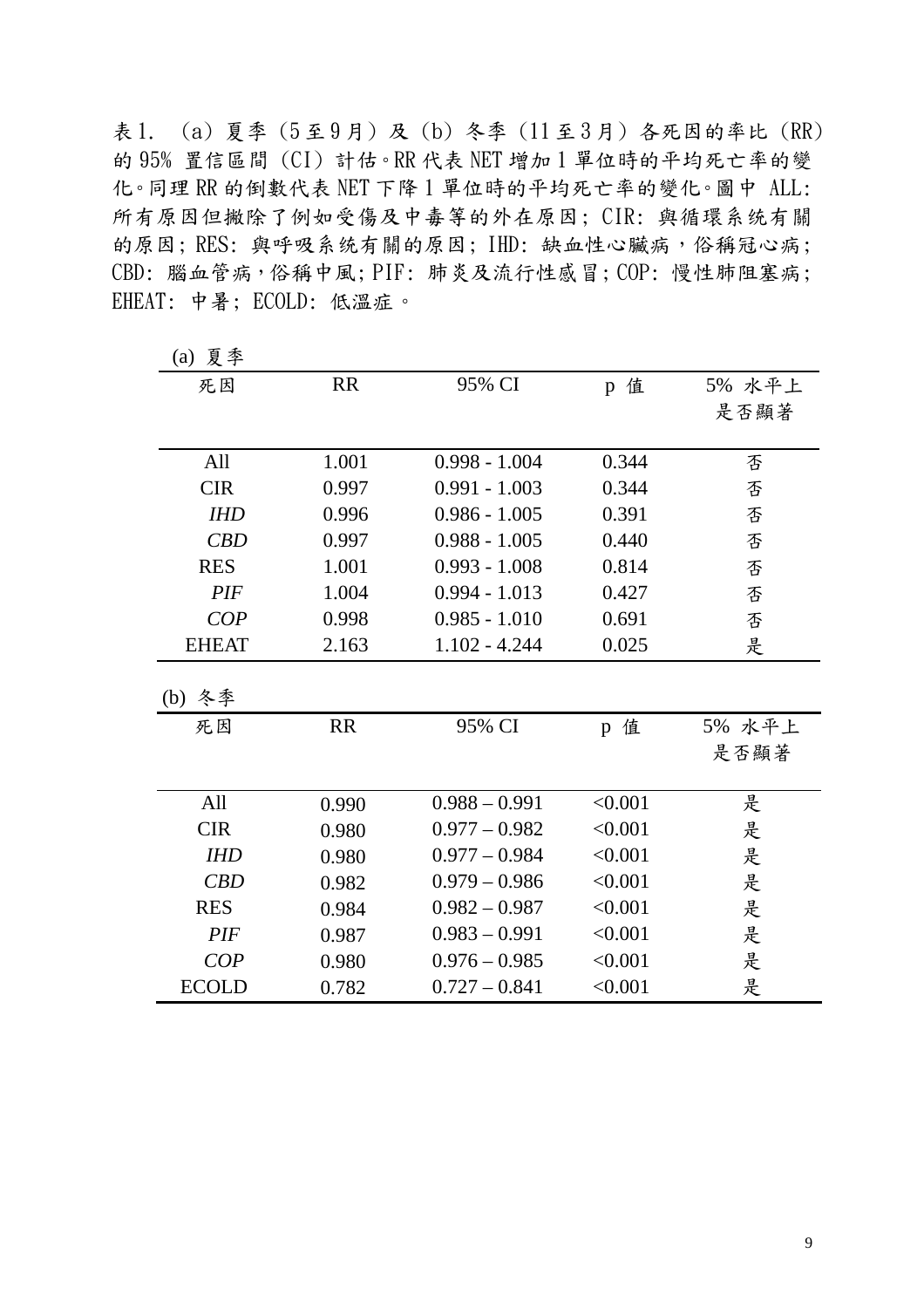表 2. 冬季 (11 至 3 月) 每日死亡數字與日最低 NET 的滯後相關系數。 \* 號顯示系數在 5%的统計水平上顯著。圖中 ALL: 所有原因但撇除了例如受 傷及中毒等的外在原因; CIR: 與循環系统有關的原因; RES: 與呼吸系统 有關的原因; IHD: 缺血性心臟病,俗稱冠心病; CBD: 腦血管病,俗稱中 風; PIF: 肺炎及流行性感冒; COP: 慢性肺阻塞病; ECOLD: 低溫症。

|            | 日最低 NET  |          |          |          |           |          |  |
|------------|----------|----------|----------|----------|-----------|----------|--|
|            | 0日滞      | 1日滯後     | 2日滞      | 3日滞      | 4日滯後 5日滯後 |          |  |
|            | 後        |          | 後        | 後        |           |          |  |
| ALL        | $-0.29*$ | $-0.36*$ | $-0.44*$ | $-0.46*$ | $-0.49*$  | $-0.48*$ |  |
| <b>CIR</b> | $-0.32*$ | $-0.37*$ | $-0.41*$ | $-0.44*$ | $-0.44*$  | $-0.44*$ |  |
| IHD        | $-0.21*$ | $-0.25*$ | $-0.29*$ | $-0.32*$ | $-0.31*$  | $-0.33*$ |  |
| CBD        | $-0.22*$ | $-0.25*$ | $-0.28*$ | $-0.30*$ | $-0.30*$  | $-0.29*$ |  |
| <b>RES</b> | $-0.21*$ | $-0.26*$ | $-0.30*$ | $-0.33*$ | $-0.37*$  | $-0.36*$ |  |
| PIF        | $-0.15*$ | $-0.17*$ | $-0.21*$ | $-0.23*$ | $-0.25*$  | $-0.24*$ |  |
| COP        | $-0.15*$ | $-0.23*$ | $-0.26*$ | $-0.28*$ | $-0.32*$  | $-0.32*$ |  |
| ECOLD      | $-0.26$  | $-0.27$  | $-0.24$  | $-0.39*$ | $-0.21$   | $-0.24$  |  |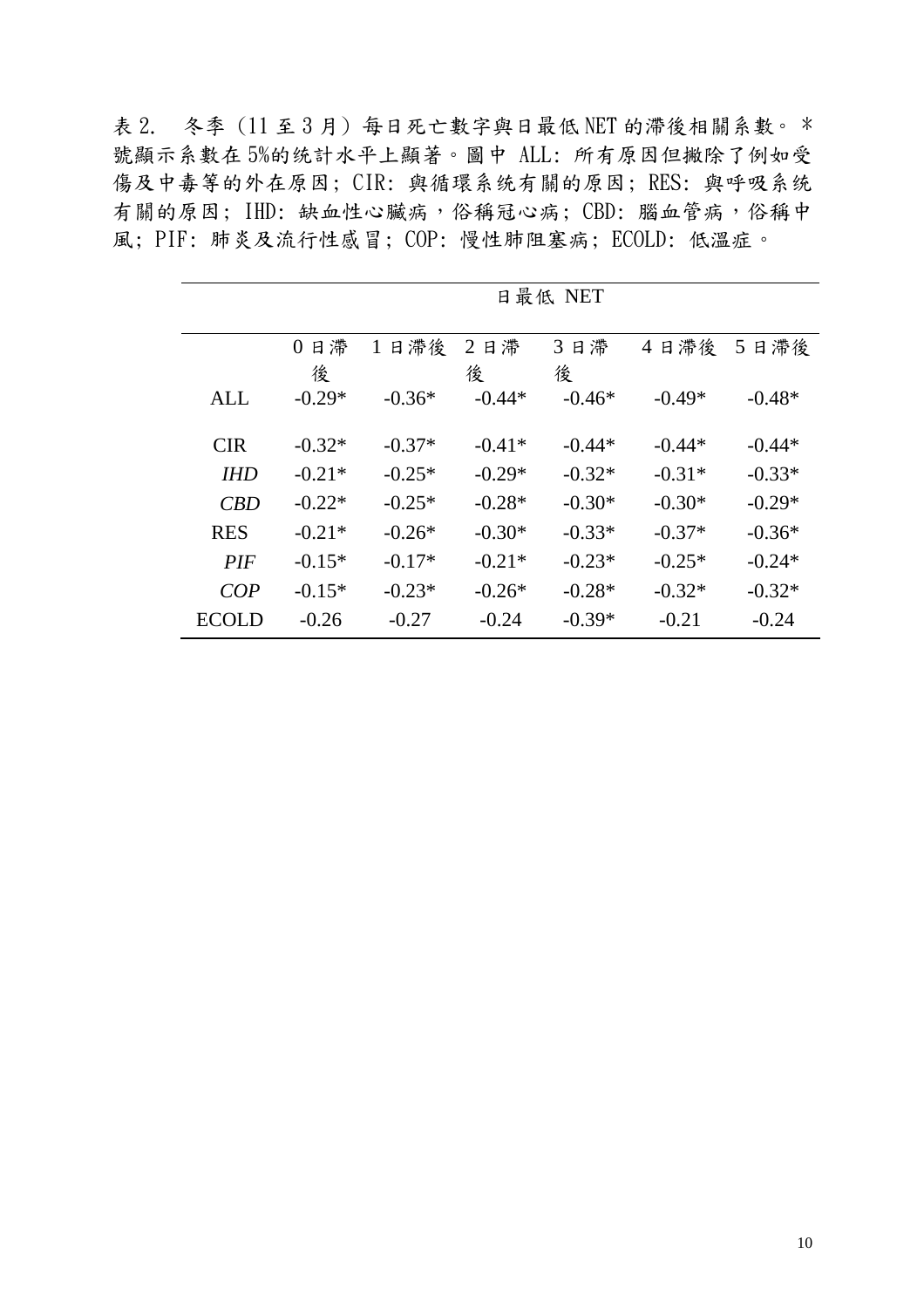Excessive heat (a) 中暑



日最高 NET



(b) 低溫症

日最低 NET

圖 1. (a)夏季 (5 至 9 月) 在不同日最高 NET 的類別下,中暑的死亡數 字分佈。 (b)冬季 (11至3月) 在不同日最低 NET 的類別下,低溫症的死 亡數字分佈。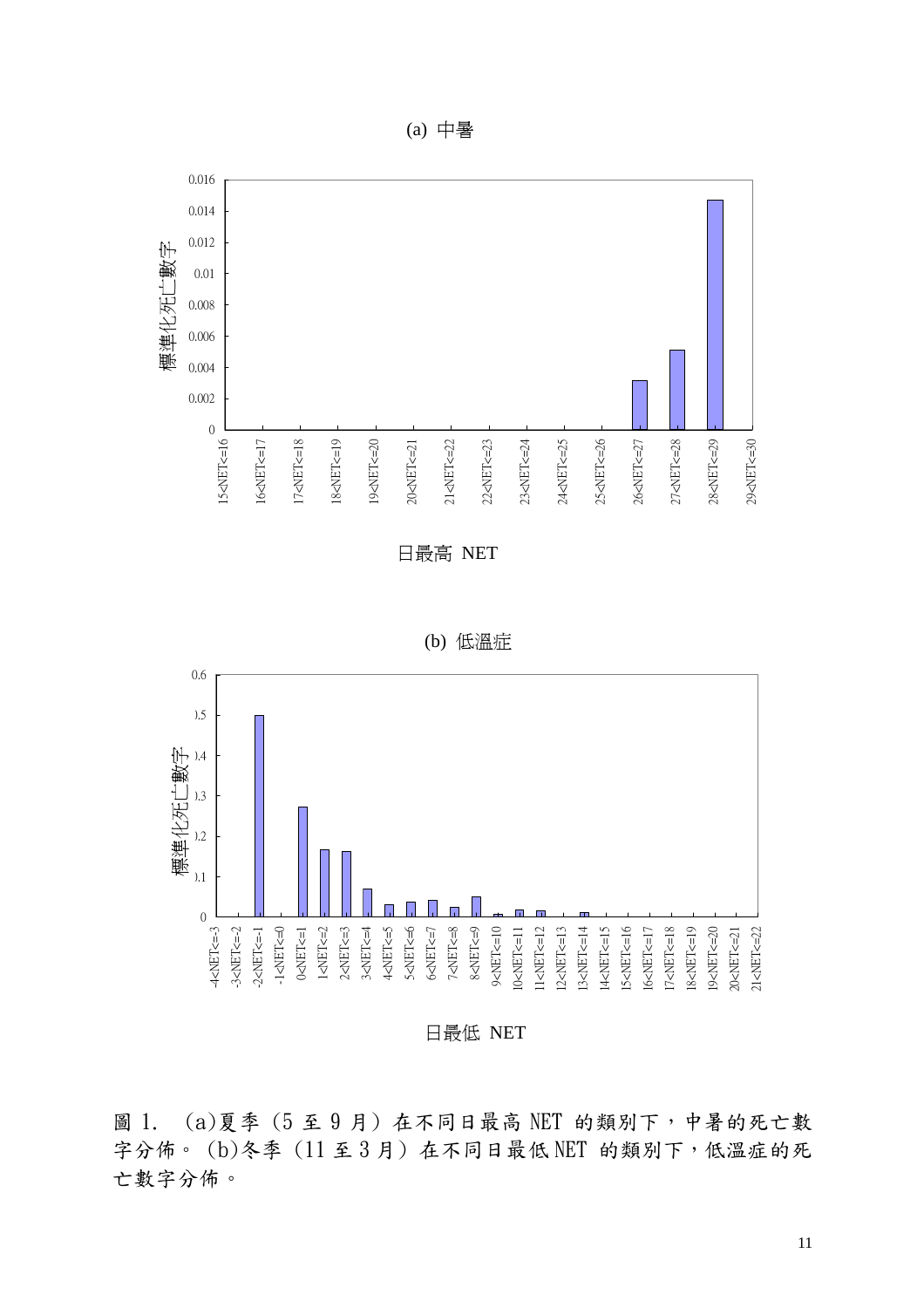

## 圖 2. 每日使用平安鐘後需要跟進送院次數與最低氣溫的關係。



圖 3. 淘大花園 SARS 個案的累積頻數圖。

12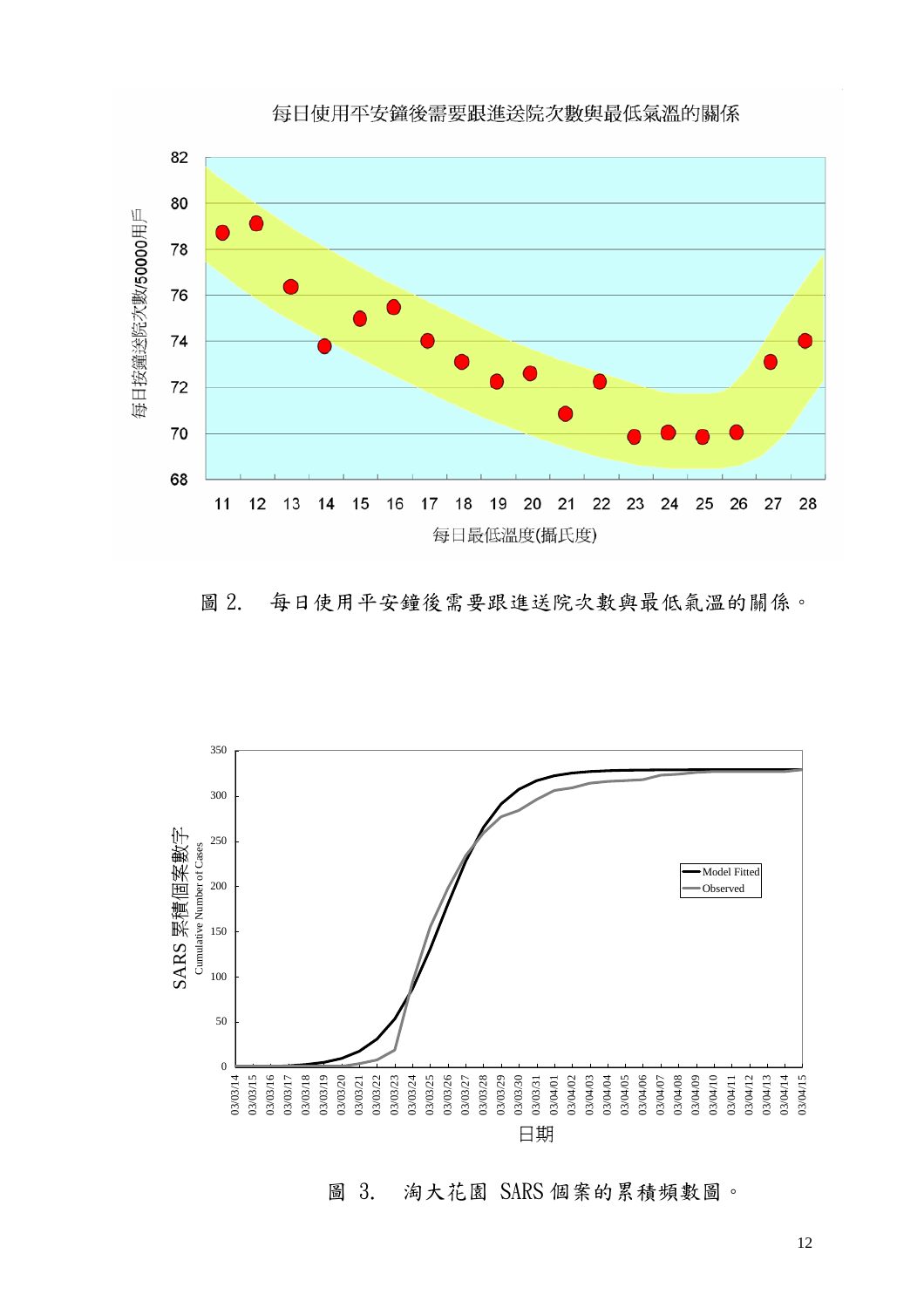



圖 4. 淘大花園每日 SARS 個案數字與 6 日前的 (a) 每日最高氣溫 (b)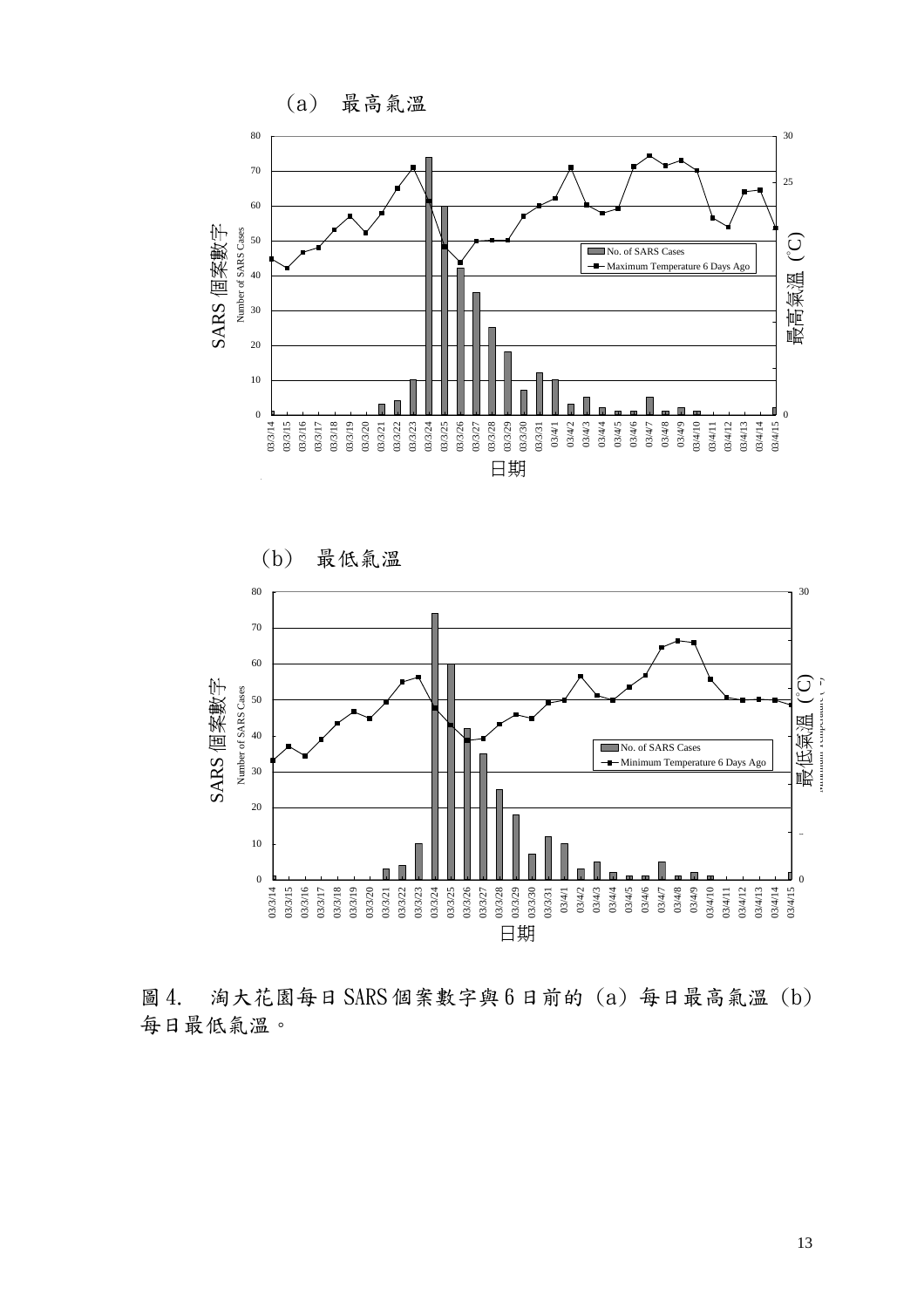

圖 5. 淘大花園各座的分佈。帶 SARS 病者曾探訪 E 座, D、C 及 B 座位於 E 座的下風風向。



圖 6. 2003 年 3 月 19 日上午 8 時的探空顯示大氣底層出現逆溫層。箭咀 指示逆溫層的底部或混合層高度。